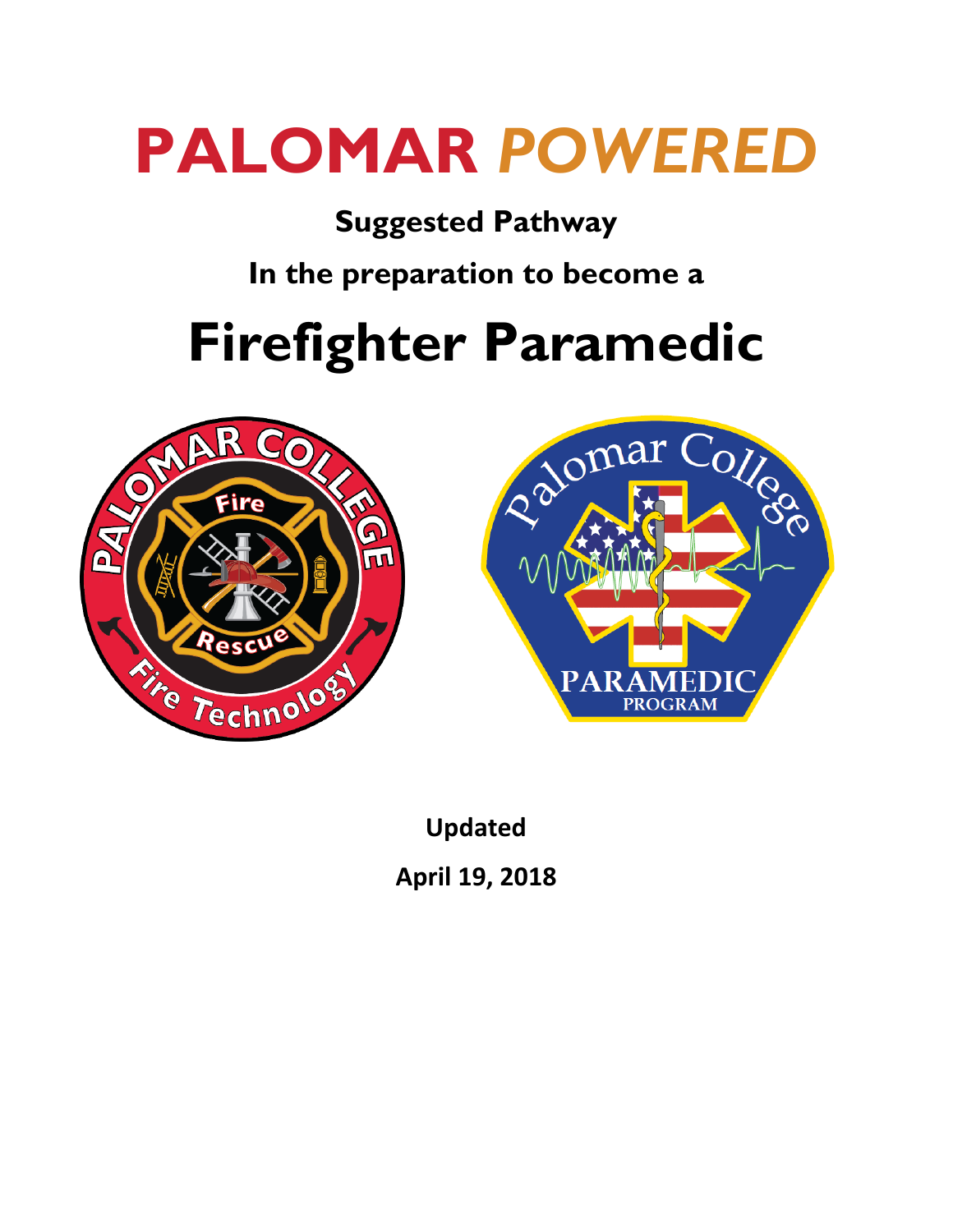

Palomar College Fire Technology is proud to provide an easy to understand pathway to become a Firefighter Paramedic. Our goal? To have each of our students start a fulfilling career in this exciting area of Public Safety.

Why follow the Palomar College Pathway when other options seem faster?

- **Having both an Accredited Academy and a Paramedic License allows a student to apply anywhere and enhances the ability to get hired in the Fire Service.**
- **The Palomar College Fire Technology and Emergency Medical Education programs have an excellent reputation.**
- Competition for jobs by applicants with minimal experience creates a significant challenge. Applicant pools in large cities can reach approximately 3000-5000 applicants making the chances of obtaining a job reduced (they may hire 120 from that pool).
- Of the 43 or so Fire Departments in San Diego County only about 6-10 will accept new hires with an EMT–B certificate, and these often prefer completion of an Accredited Fire Academy.
- Of those agencies with the minimum entry requirements, they still highly prefer a Paramedic License and a Fire Academy Completion Certificate as minimal attributes.
- According to Fire Training Officers, It is not uncommon for approximately 30% of new hires to wash out. This occurrence can be attributed to sub-standard training programs or poor paramedic skills. Our programs will prepare you for the rigors of being a Firefighter Paramedic and help you be successful in maintaining employment!

Many job openings will be occurring in the next few years, and the competition will be intense. This pathway is designed to make our students ideal candidates for employment.

#### **Initial pathway**

Our pathway is a suggested approach and not mandatory. It does, however, clarify a logical, step by step approach to enhance a students' success. It combines Fire and EMS training while obtaining experience working as an Emergency Medical Technician (EMT) Reserve, Volunteer, or Explorer Firefighter. This program has other benefits which include:

- May obtain up to three Certificates of Achievement while following the pathway.
- The focus of the program is becoming competitive and getting hired.
- After completing the general education requirements, a student could apply for up to three Associate's Degrees!
- Students may continue to attend classes in any order that is desired without following the guideline.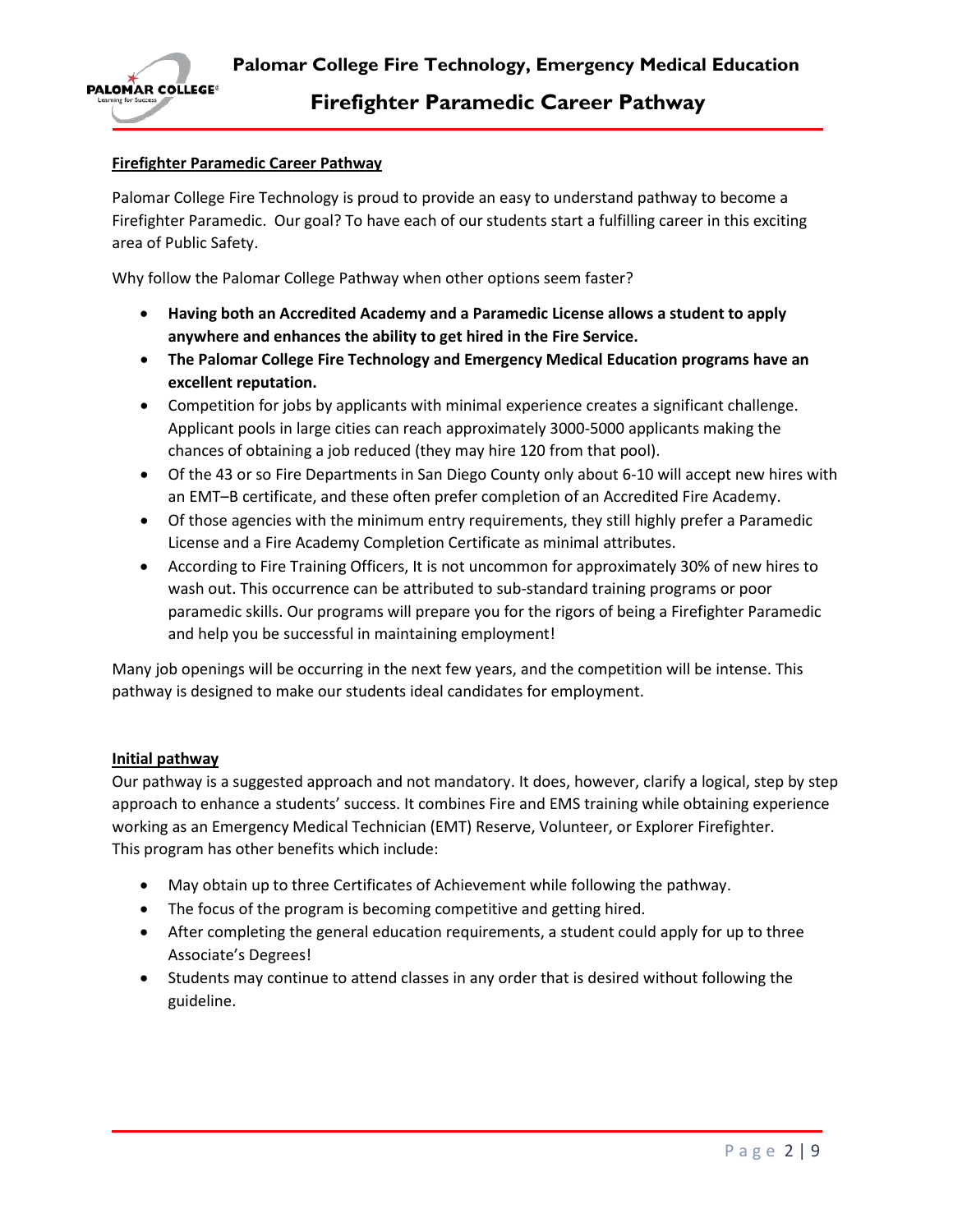

In what courses should a student enroll? The core required courses for Fire Technology and Emergency Management include:

- Fire 100 Fire Protection Organization
- Fire 101 Firefighter Safety
- Fire 118 Fire Prevention Technology
- Fire 120 Building Construction for the Fire Service
- Fire 130 Fire Protection Equipment and Systems
- Fire 165 Fundamentals of Fire Protection Chemistry
- Fire 142 Fire Ethics

These core courses apply to an Associate's Degree in both Fire Technology and Emergency Management and are an excellent start to the program. Elective courses are also required (such as the Fire Academy) to fulfill Certificate and Degree requirements.

If you find the courses you want to take are full or don't match your schedule, you can enroll in any of the core Fire Technology courses or general education classes. The more core Fire Technology classes you attend, the higher your point score when applying to attend the Fire Academy (they are worth 5 points each in the interview).

# **What If I can't afford to do this?**

We want to ensure anyone can pursue their dream of becoming a Firefighter/Paramedic. Therefore, Palomar College has many financial assistance and grant programs available to help students afford the cost of an education. More information can be found at [https://www2.palomar.edu/pages/fa/,](https://www2.palomar.edu/pages/fa/) or you can attend a Financial Aid workshop which can be very helpful looking at the possibilities.

# **The Suggested Pathway**

Below you will find the suggested pathway for students wishing to become a Firefighter/Paramedic. Some key points:

- **Ensure you are a registered student at Palomar College**
- An attempt should be taken to take the blocks as laid out as they are placed in a logical order in preparation for the two major components: the Fire Academy and Paramedic Training.
- Set an Appointment with the Counseling office to ensure you are taking the appropriate classes.
- Some items can be moved around within a semester using the fast track system utilized by Palomar College.
- After block 2, apply to become Reserve, Volunteer, or Explorer Firefighter with one of our partner agencies. See Appendix A for a list.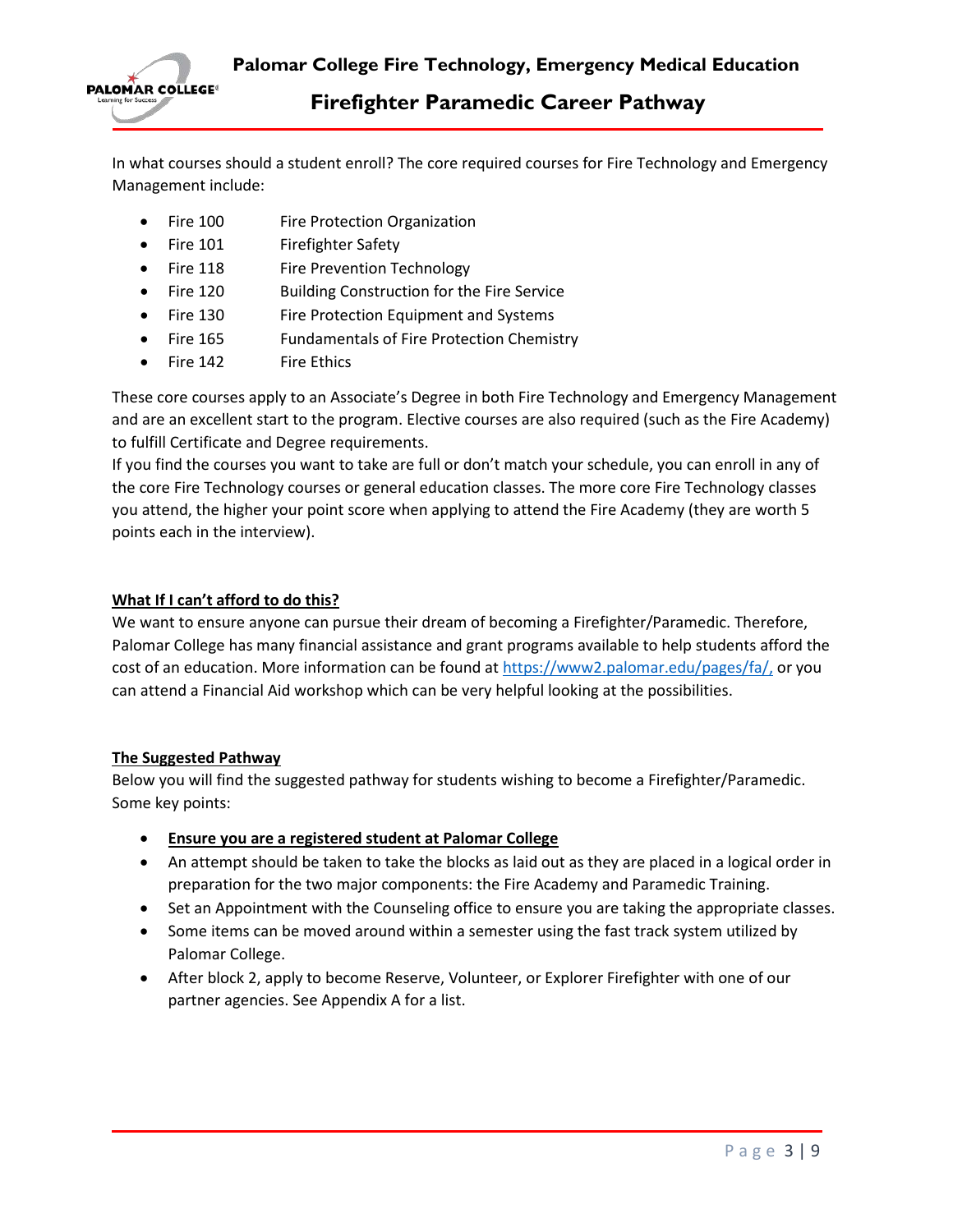

|                          | <b>Block</b> | <b>Number</b>   | <b>Class Title</b>                 | <b>Units</b> |
|--------------------------|--------------|-----------------|------------------------------------|--------------|
|                          | Block 1      | EME 100**       | <b>Emergency Medical Responder</b> | 3            |
| Semeste                  |              | <b>Fire 100</b> | <b>Fire Protection Org</b>         | 3            |
|                          |              | <b>Fire 142</b> | <b>Fire Ethics</b>                 | 3            |
| $\overline{\phantom{0}}$ |              | <b>Fire 160</b> | <b>Wildland Fire Control</b>       | 3            |
|                          |              |                 |                                    | 12           |

## **The Fire Technology and Emergency Management Program**

\*\* Those with Military experience that includes Combat Life Saver, TCCC, or Corpsman may bypass this course.

• Camp Pendleton based active duty military can start taking the core Fire Technology classes on base while serving our country; this will make those individuals more competitive in this process once separation from service occurs.

|                | <b>Block 2</b> | <b>EME 106</b>  | EMT-B                           | full semester                                         | 6       |
|----------------|----------------|-----------------|---------------------------------|-------------------------------------------------------|---------|
| Semester       |                | <b>EME 106L</b> | EMT-B Lab                       | full semester                                         | $1.5\,$ |
|                |                | <b>Fire 165</b> |                                 | <b>Fundamentals of Fire Protection Fire Chemistry</b> | 3       |
| $\blacksquare$ |                | Fire 51         | <b>Fire Academy Preparation</b> |                                                       |         |
|                |                |                 |                                 |                                                       | 12.5    |

- Although not a core course, we HIGHLY suggest students take Fire 51 before the Fire Academy. In this class, students are introduced to the Physical Fitness Exam, introduction to hose and ladder operations, interview prep and other areas. Fire 51 will allow a student realize if they are prepared for the physical rigors of a Fire Academy.
- Consider joining a North County Fire agency as a Reserve, Volunteer, or Explorer Firefighter to start gaining experience. Please see Attachment A for a list of agencies.
	- o Explorer Programs are focused on those who are 15 to 21 years of age and provide excellent training to prepare for the Fire Service. There may also be college credit for work experience in the field.
	- o Reserve, Volunteer, or Explorer Firefighter experience provides:
		- Mentors to assist with difficult topics.
		- Real life experience, making the college education more realistic.
		- **Places the students' name out into the workplace, enhances chances of** obtaining a full-time job if a student performs well.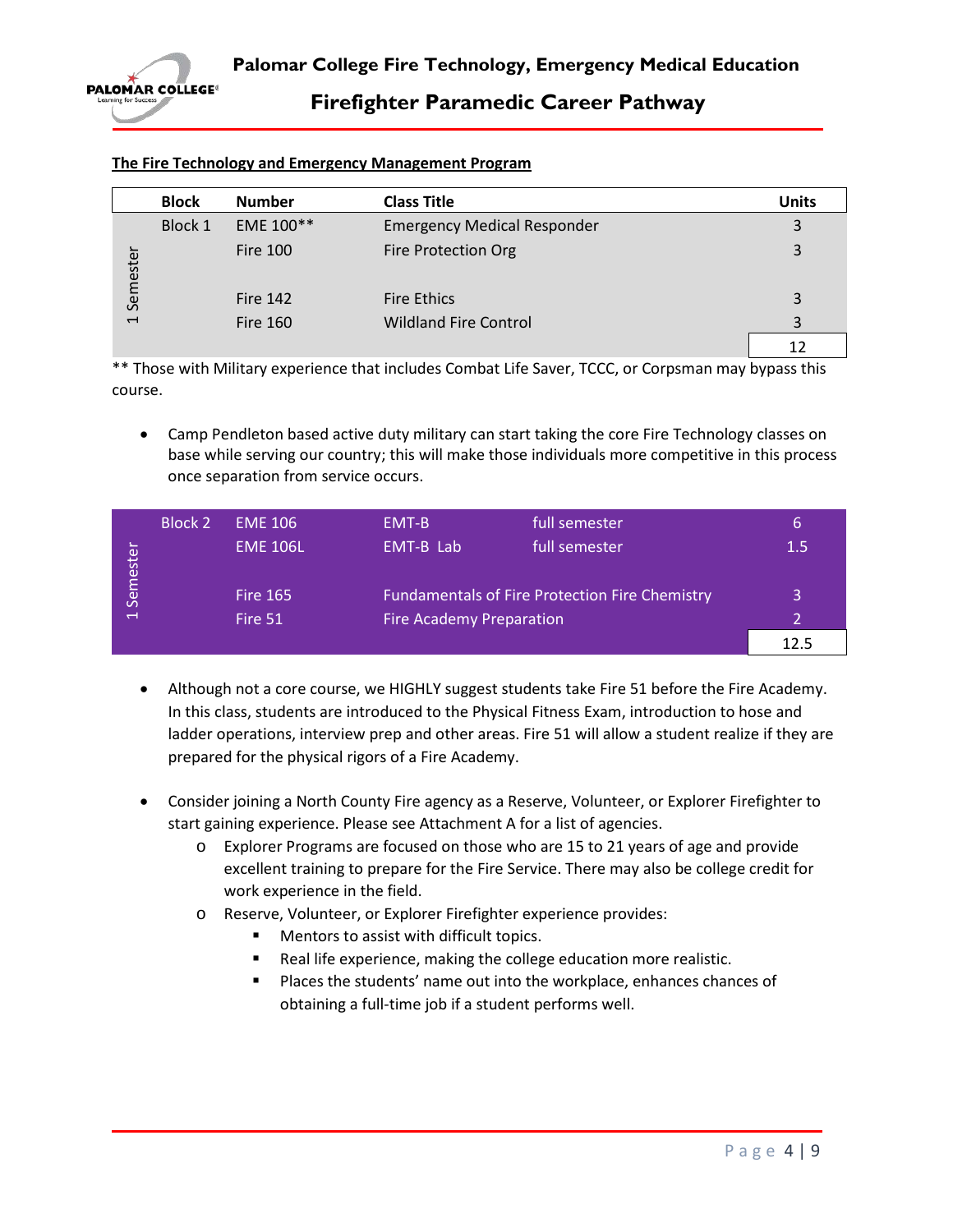

- Paramedic Training requires 1040 hours of full-time paid BLS experience to qualify. The BEST approach is working for a fire department based EMT transport service or a private ambulance company. Advantages include:
	- o You will gain knowledge in patient transport, working with hospitals, and charting.
	- o EMT experience in a Fire Department based program provides experience in fire station life and expectations, training, and exposure to the career of a Firefighter.
	- o A strong EMT often performs well in Paramedic Training. Having good EMT skills allows Paramedic Students the ability to focus more on the advanced skills they will be learning.

| este<br>Serr          | <b>Block 3</b> | <b>Fire 151</b> | Fire Academy: Full Semester (5) 9 hour days per week |  |
|-----------------------|----------------|-----------------|------------------------------------------------------|--|
| $\mathord{\text{--}}$ |                |                 |                                                      |  |

| ∽<br>este        | Block 4 | <b>Fire 101</b> | <b>FF Safety</b>                      |   |
|------------------|---------|-----------------|---------------------------------------|---|
|                  |         | <b>Fire 130</b> | Fire Protection equipment and Systems | 3 |
|                  |         | <b>Fire 118</b> | <b>Fire Prevention Technology</b>     |   |
| Ser<br>$\exists$ |         | <b>Fire 120</b> | <b>Building Construction</b>          |   |
|                  |         |                 |                                       |   |

- After completion of blocks, one through four a student is eligible for a Certificate of Achievement in Fire Technology.
- Optional block. Take courses in block five after completion of blocks one through four and receive a Certificate of Achievement in Emergency Management

| stei      | Block 5 | <b>Fire 115</b> | <b>Hazardous Materials 1</b>                |  |
|-----------|---------|-----------------|---------------------------------------------|--|
|           |         | <b>Fire 131</b> | <b>Emergency Preparedness</b>               |  |
|           |         | <b>Fire 132</b> | <b>Fundamentals of Emergency Management</b> |  |
| Serr<br>ᅱ |         | <b>Fire 133</b> | <b>Disaster Mitigation</b>                  |  |
|           |         |                 |                                             |  |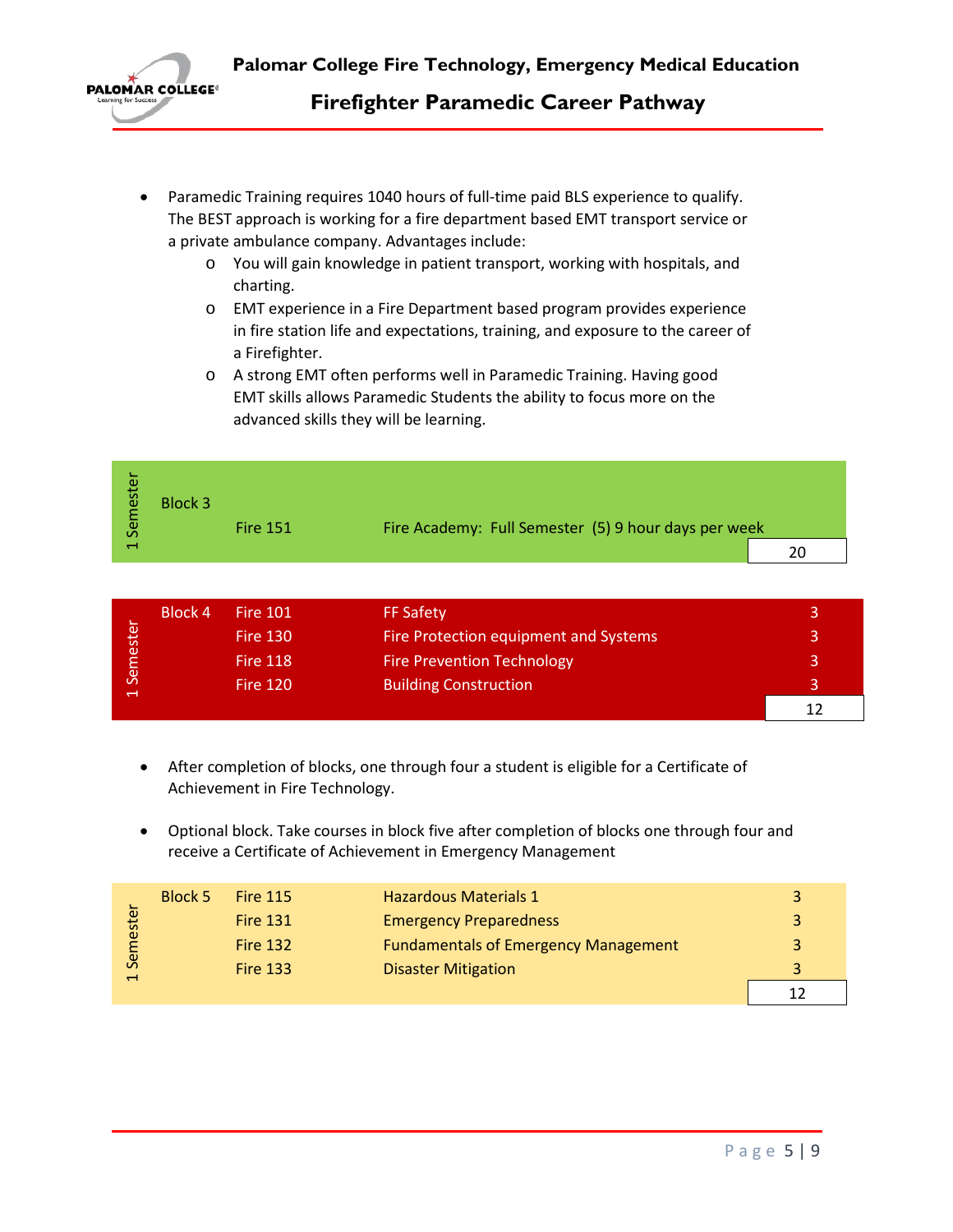

# **Paramedic Training Program**

| Semester<br>$\overline{\phantom{0}}$ | Block 6 | <b>Bio 145</b>  | Introduction to Anatomy and Physiology                                           | 3 |
|--------------------------------------|---------|-----------------|----------------------------------------------------------------------------------|---|
|                                      |         | <b>Bio 145L</b> | Introduction to Anatomy and Physiology LAB                                       | 1 |
|                                      |         | <b>EME 175</b>  | <b>Paramedic Prep</b>                                                            |   |
|                                      |         | <b>EME 175L</b> | paramedic prep Lab                                                               |   |
|                                      |         |                 | 2 General Education Classes - See General Education near the end of the document |   |
|                                      |         |                 |                                                                                  |   |

|           | <b>Block 7</b> | <b>Paramedic Training</b> |                                                                              |                |
|-----------|----------------|---------------------------|------------------------------------------------------------------------------|----------------|
|           |                | <b>EME 206</b>            | <b>Introduction to Paramedic Training</b>                                    | 5.5            |
|           |                | <b>EME 206 L</b>          | lab                                                                          | 1.5            |
|           |                | <b>EME207</b>             | <b>Paramedic Medical Training</b>                                            | 10             |
|           |                | <b>EME 207 L</b>          | lab                                                                          | $\overline{2}$ |
|           |                | <b>EME 208</b>            | <b>Paramedic Trauma Training</b>                                             | 4.5            |
| Semesters |                | <b>EME 208 L</b>          | lab                                                                          | $\mathbf{1}$   |
|           |                | <b>EME 209</b>            | <b>Paramedic OB/Peds Training</b>                                            | 2.5            |
|           |                | <b>EME 209L</b>           | lab                                                                          | 1              |
| $\sim$    |                | <b>EME 210</b>            | <b>Clinical Internship</b>                                                   | 4              |
|           |                | <b>EME 211</b>            | <b>Clinical Integration I (Taken concurrently with EME</b><br>$(207 - 208L)$ | 1.5            |
|           |                | <b>EME 212</b>            | Clinical Integration II (Taken concurrently with EME<br>$(209-210)$          | 1.5            |
|           |                | <b>EME 215</b>            | <b>Field Internship</b>                                                      | $\mathbf{q}$   |
|           |                |                           |                                                                              | 44             |

• After completion of blocks six and seven, a student is eligible for a Certificate of Achievement in Paramedicine.

Once completed a student has acquired the attributes that provide the most job opportunities in Fire/EMS and can meet any Fire Departments minimum requirements for hiring.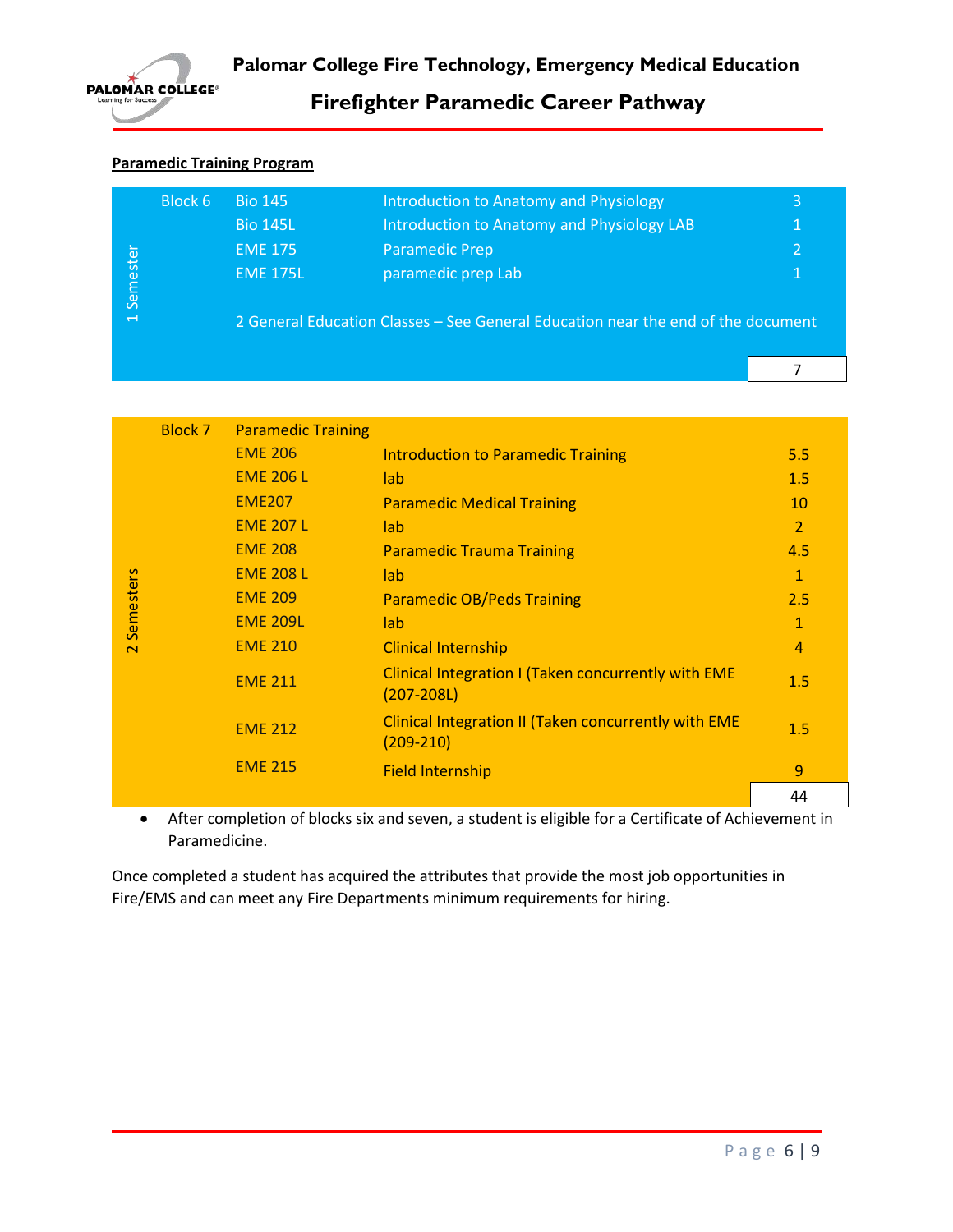

For more information on the Fire Technology and Emergency Medical programs At Palomar, please visit our websites located here:

For Fire Technology: <https://www2.palomar.edu/pages/fire/>

For Emergency Medical:<https://www2.palomar.edu/pages/eme/>

Additionally, a student can speak with, online chat, or set an appointment with the counseling office at <https://www2.palomar.edu/pages/counseling/>

### **General Education toward an Associate's of Science Degree**

While getting hired in the Fire Service is the primary goal of this program, obtaining an Associate's Degree is an important next step. There are many paths a student may travel when receiving an education which is often based on individual preferences. We have suggested courses that best support your Fire Service Education and will assist our students when on the job. Degrees are essential as there is an increasing trend requiring an A/S Degree to promote to Fire Captain, and a Bachelor's Degree for promotion to Chief Officer Rank. We have ensured that all suggested General Education courses meet A/S Degree requirements and many are transferable to a CSU level College.

# **We strongly encourage students to finish the general education requirements to obtain one or more Associates Degrees.**

One more reason for obtaining degrees: Many agencies offer a percentage over base pay for each level of degree acquired. A degree often equates to a higher annual salary, along with a higher hourly rate when overtime is worked. A small investment in obtaining an Associate's Degree will rapidly pay off, so don't delay the completion of the program!

Below you find a suggested general education path tailored to the educational needs of the Fire Service. As in the Fire Fighter / Paramedic Pathway, this approach is not required but will significantly enhance the career of a Firefighter.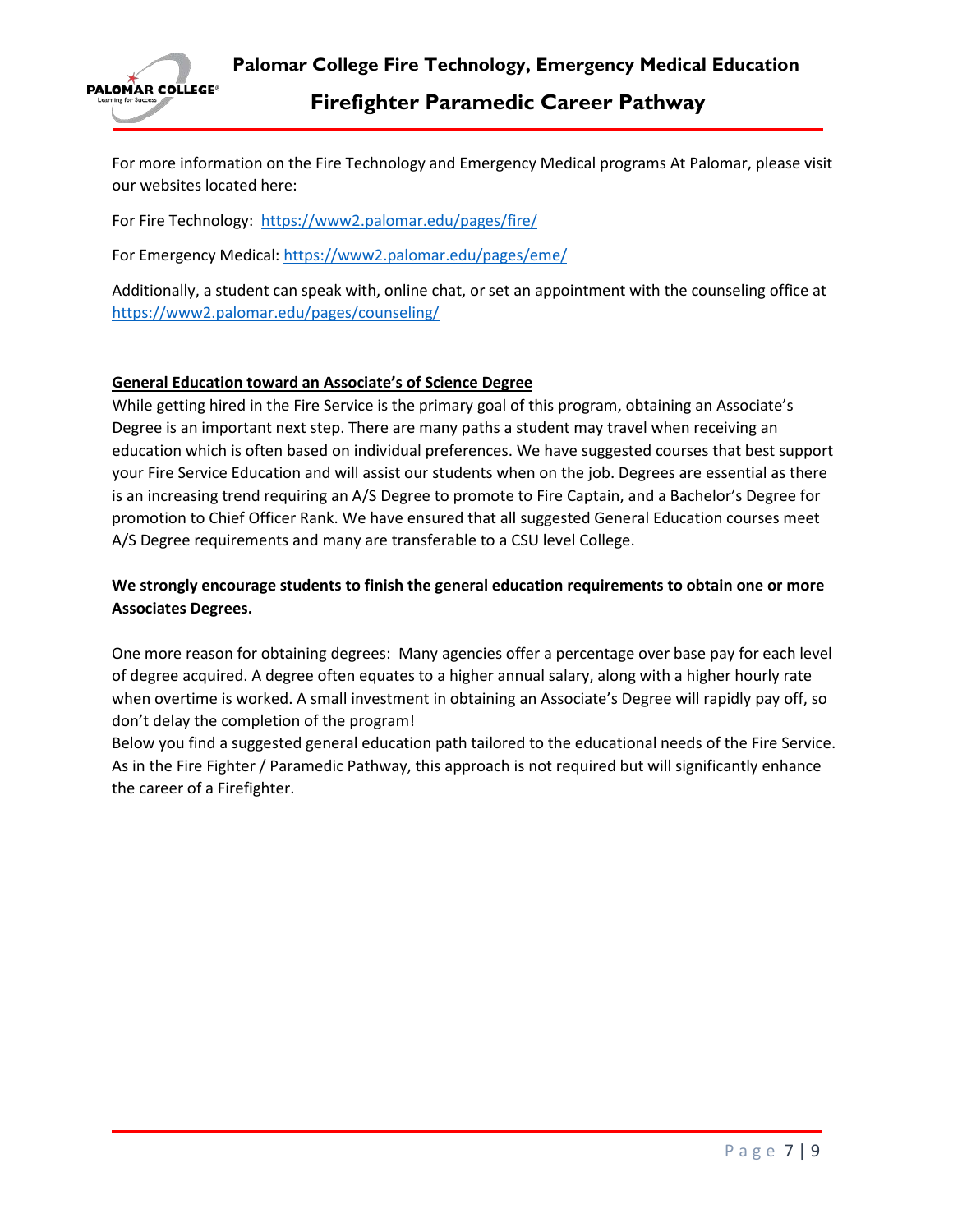

| <b>Suggested General Education Requirements</b>                       |                                                                         |
|-----------------------------------------------------------------------|-------------------------------------------------------------------------|
| Area A: Language and Rationality                                      |                                                                         |
| Area A1: English Composition                                          | <b>ENG 100</b>                                                          |
|                                                                       |                                                                         |
| Area A2: Communication and Analytical Thinking                        | MATH 56, 60 or higher                                                   |
|                                                                       |                                                                         |
| <b>Area B: Natural Sciences Area</b>                                  | BIOL 145/145L<br>Lab component optional                                 |
|                                                                       | but meets Paramedic prerequisites                                       |
|                                                                       | as seen in Block 6                                                      |
| Area C: Humanities Area                                               | Select a class that fulfills the multicultural                          |
|                                                                       | requirement.                                                            |
| <b>Area D: Social Sciences</b>                                        | <b>POSC 102</b>                                                         |
|                                                                       |                                                                         |
| Area E: Lifelong Learning and Self-Development                        | <b>HE 100</b>                                                           |
|                                                                       |                                                                         |
| <b>Suggest District Requirements</b>                                  |                                                                         |
| Competence in American History and Institutions/California Government |                                                                         |
|                                                                       | Check AAGE worksheet (POSC 102 fulfills only<br>2/3 of the requirement) |
|                                                                       |                                                                         |
| <b>Competence in Health and Fitness</b>                               | HE 100 or BIOL 145, PSYC 100 and HE 165)                                |
|                                                                       | (Fire Academy fulfills fitness activity)                                |
| <b>Competence in Mathematics</b>                                      | Math 56, 60 or higher                                                   |
|                                                                       |                                                                         |
| <b>Multicultural Requirement</b>                                      | Select an approved multicultural class from                             |
|                                                                       | Area C:                                                                 |